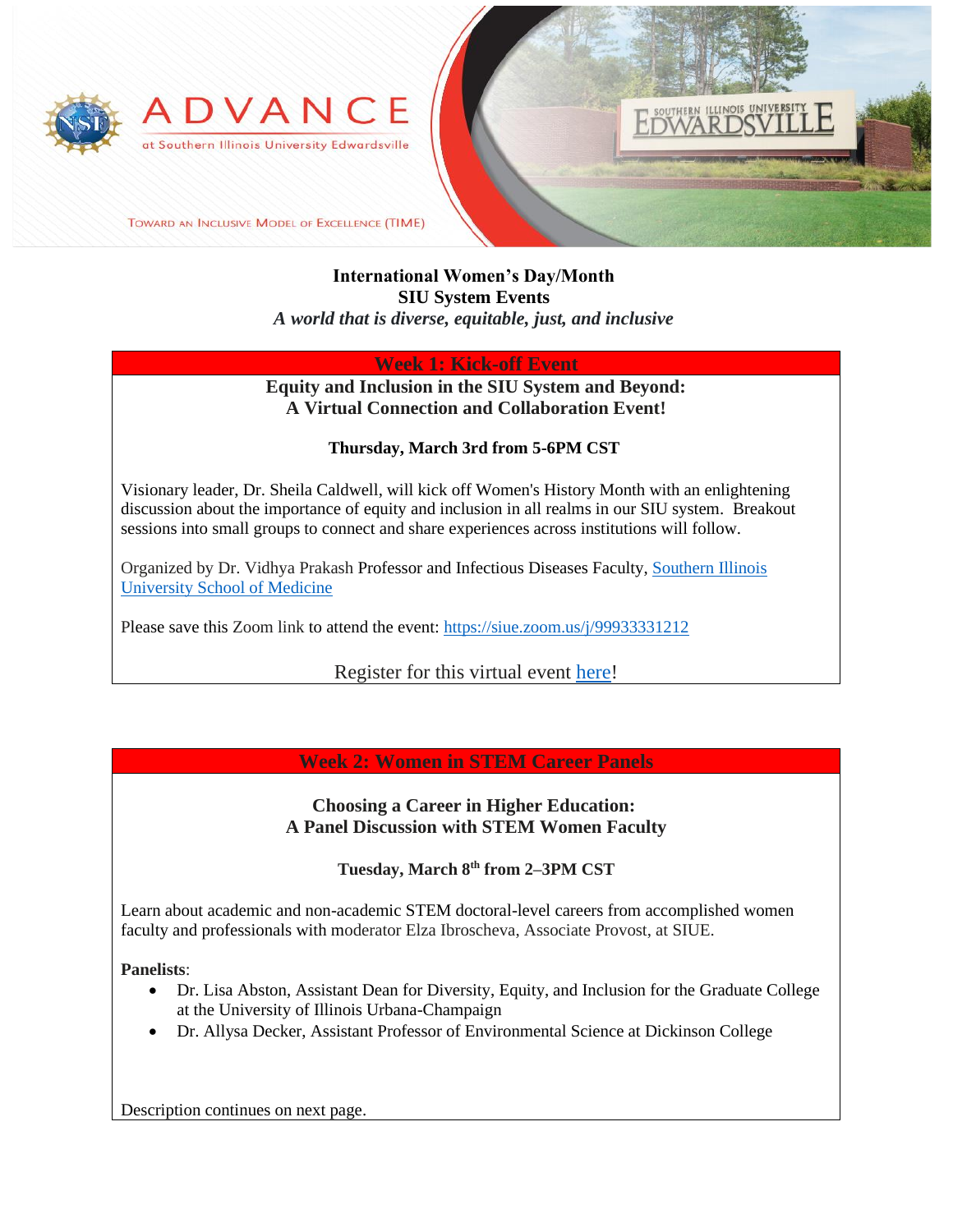Description continued from first page.

- Dr. Wendi Wills El-Amin, Associate Dean for Equity, Diversity and Inclusion and Associate Professor of Family and Community Medicine and Medical Education at Southern Illinois University School of Medicine
- Dr. Young-Shin Jun, Professor in the Department of Energy, Environmental and Chemical Engineering at Washington University in St. Louis
- Dr. Randi Papke, Professor of Biology at Southwestern Illinois College
- Dr. Sarah Vordtriede-Patton, Dean of the School of Natural Sciences and Mathematics at Columbia College

Please save the Zoom Link to attend this event: https://siue.zoom.us/j/96830843509?pwd=eWM4WlhUUHNWWkJzSTdlam5lblNxQT09 Meeting ID: 968 3084 3509 Password: 042656

Register for this virtual event [here!](https://siue.co1.qualtrics.com/jfe/form/SV_8iVXN3zR4Eo0P5k)

#### **Choosing a Non-Academic Career: A Panel Discussion with STEM Women Professionals**

#### **Wednesday, March 9th from 2–3PM CST**

**Moderator**: Elza Ibroscheva, Associate Provost, SIUE

**Panelists**:

- Dr. Ngozi Ezike, Director of the Illinois Department of Public Health
- Dr. Britt Ousterhout, Data Science Technical Lead at Bayer
- Dr. Nalini Rao, Senior Technical Lead at the Electric Power Research Institute
- Dr. Emily Tummons, Process Engineer at Black & Veatch

Organized by Dr. Susan Morgan**,** SIUE Civil Engineering Professor and Associate Dean for Research and Graduate Studies

Please save this Zoom link to attend the event: <https://siue.zoom.us/j/91773463856?pwd=VWhrRTlnd1RsZm54SjNGcVJGNHBnQT09> Meeting ID: 917 7346 3856 Password: 540359

Register for this virtual event [here!](https://siue.co1.qualtrics.com/jfe/form/SV_8237aKJ7LrOY9QW)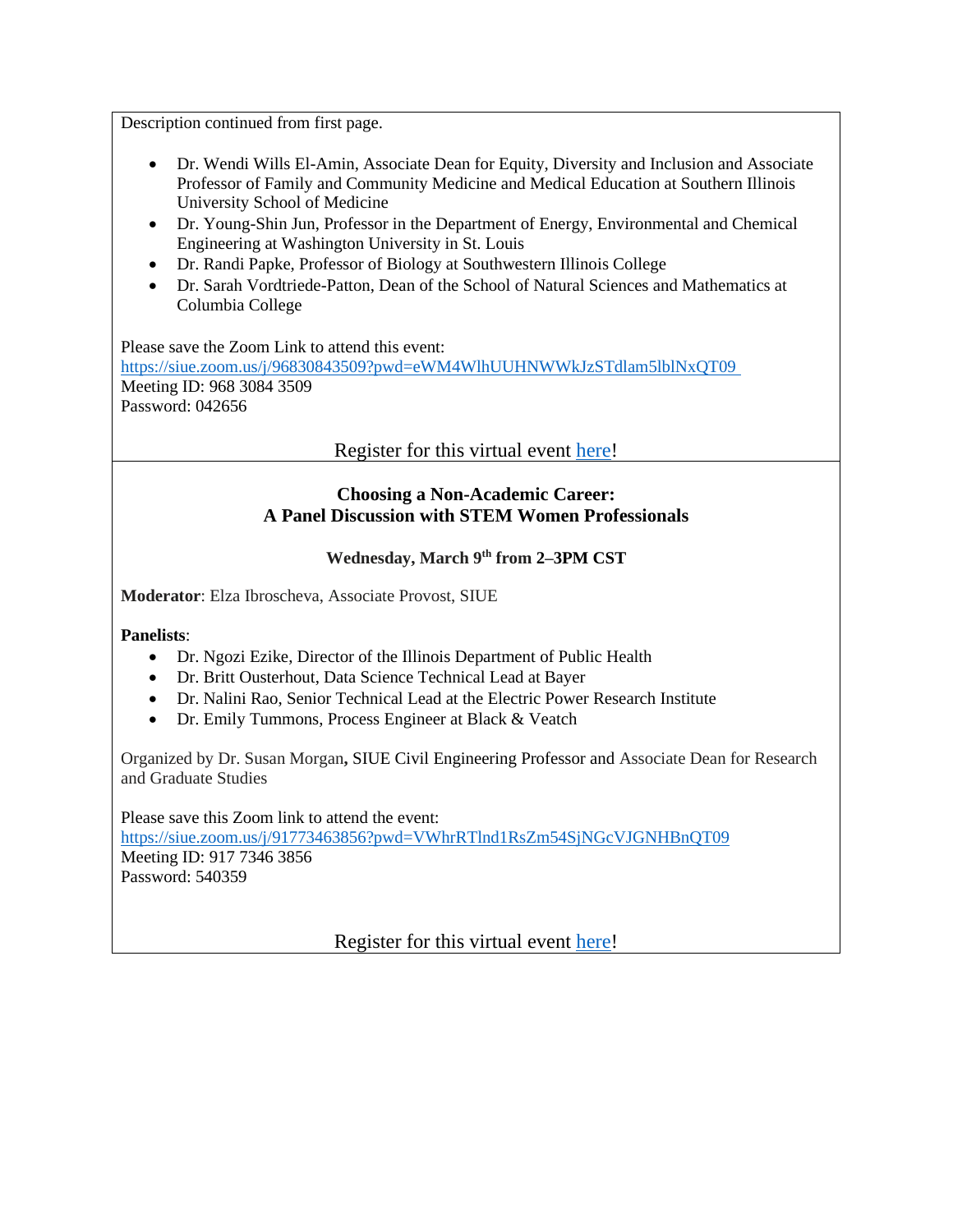## **Week 3: Negotiation Workshop**

**Learn to Negotiate for What You Want!**

#### **Wednesday, March 16th from 9-11AM CST**

Whether we know it or not, we negotiate every day, with friends, with colleagues, and at home with family. In this interactive workshop, we will learn a few simple terms and techniques to help you get more from your negotiations in all areas of life.

**Workshop Facilitator:** Dr. Mary Sue Love, SIUE Associate Professor of Management

Coordinated by Dr. Lynn Bartels, SIUE Psychology Professor and Faculty Development Director

Please save this Zoom link to attend the event:<https://siue.zoom.us/j/99732799072>

## Register for this virtual event [here!](https://siue.co1.qualtrics.com/jfe/form/SV_0pmszfq5cEdYaDc)

#### **Week 4: Interactive Theater**

## **Interactive Theater: Allies in Action**

# **Tuesday, March 22nd from 5-6:30PM CST**

Kathryn Bentley and the IMPACT Academy Trainers conducted story circles with STEM women faculty members who shared instances of gender bias they had encountered. The IMPACT Academy Trainers created and recorded dramatizations of these incidents. In this session, we'll view and discuss these vignettes with our male leader allies.

**Panelists:** TBD

Facilitated by Kathryn Bentley, SIUE Associate Professor of Theater and Dance and the IMPACT Academy Players

Organized by Dr. Sandra Weissinger, SIUE Sociology Professor

Please save this Zoom link to attend this event:<https://siue.zoom.us/j/95383383499>

Register for this virtual event [here!](https://siue.co1.qualtrics.com/jfe/form/SV_3BQkuulmcGPnNcO)